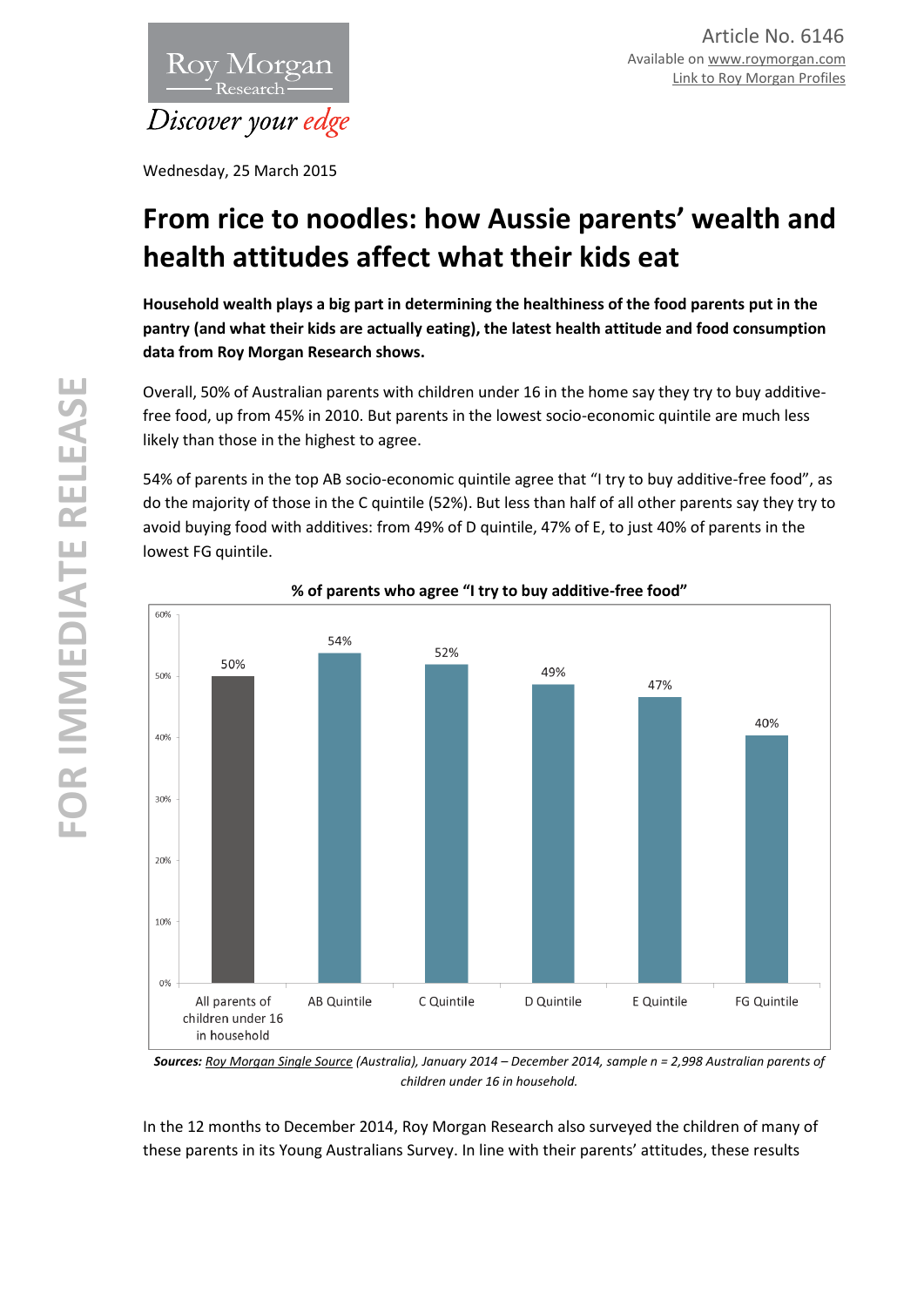

show some big difference in the eating habits of children depending on their household's level of wealth.

62% of children aged 6-13 living in AB households eat rice in an average week and 55% eat salad, while less than half eat hot chips, fries or wedges (46%) or noodles (39%), and only around 1 in 4 eat chicken nuggets (24%).

But children's eating habits change as household wealth declines. With each successive drop in socio-economic status, children in the household are less likely to eat rice or salad, and more likely to eat noodles or chicken nuggets. During an average week, less than half of kids in E or FG homes eat salad, and more eat hot chips, fries or wedges than rice.



**% of children 6-13 who eat food type in an average week**

*Source[: Roy Morgan Young Australians Survey,](http://www.roymorgan.com/products/young-australians-survey) January 2014 – December 2014, sample n = 2,404 Australians aged 6-13. Socio-economic status derives from parent's participation in [Roy Morgan Single Source](http://www.roymorgan.com/products/single-source) survey.* 

### **Michele Levine, CEO, Roy Morgan Research, says:**

*"More than five million Australians are parents with children under 16 in the home. Our research into health attitudes shows that over the last five years an increasing proportion of parents are mindful of their own calorie, fat, dairy, and red meat intake, but are slightly less likely to be trying to limit how much sugar their kids eat.* 

*"While the food that parents buy and give to their children is heavily influenced by the affordability of groceries, there may be many other issues at play such as the number of children (and parents) in the household, working hours, accessibility of fresh produce in the*